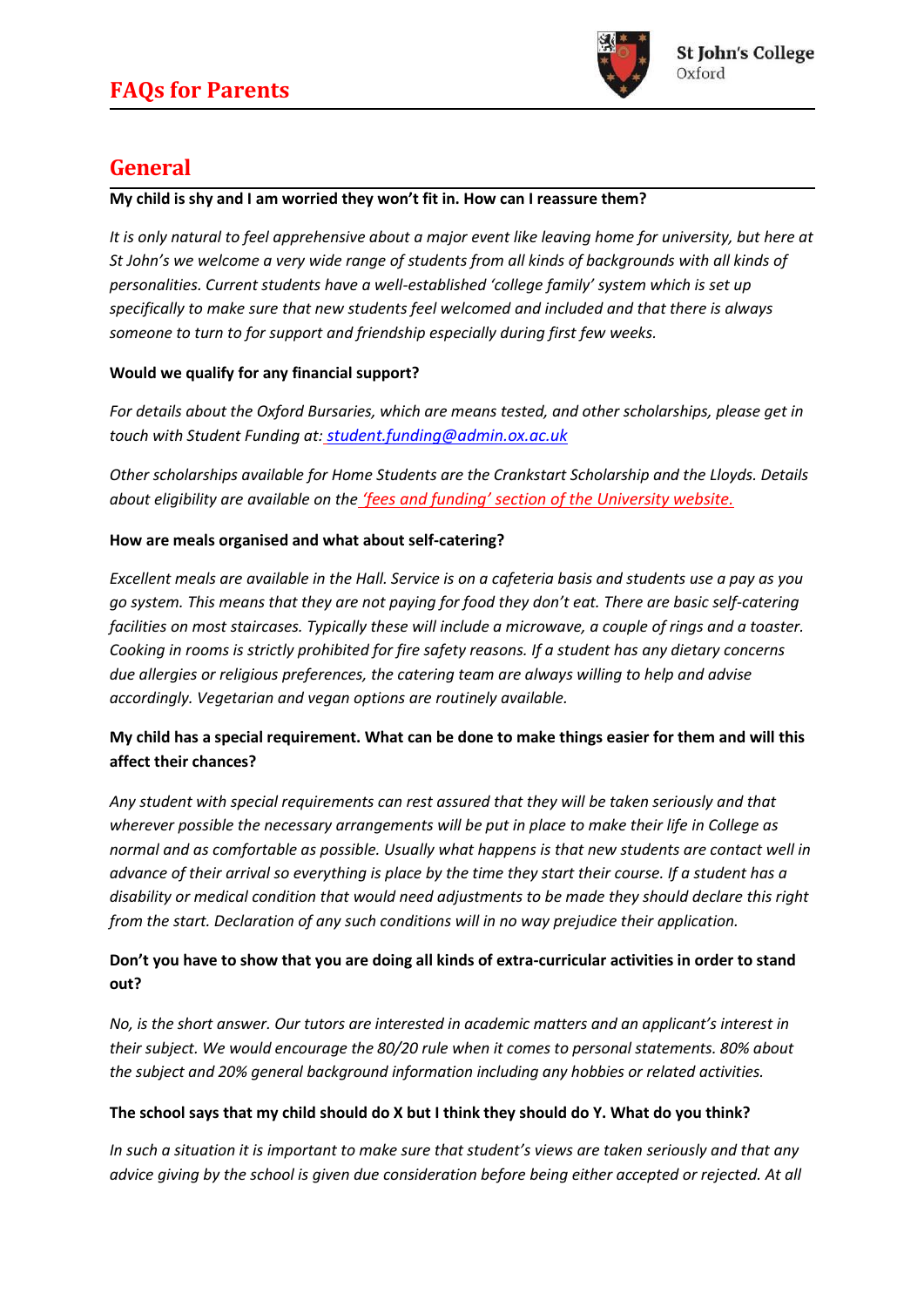## **FAQs for Parents**



*times keep in mind the basic requirements for the chosen university course and make sure that the student is aware of any compulsory and/or recommended subject combinations. At the end of the day a student who is forced into doing something for which they do not feel entirely suited is unlikely to be either happy or successful.*

#### **I am worried that the school is not giving the necessary support. Is there anything I can do?**

*It is true that some schools do not have the knowledge or the resources to give the best possible support to a student thinking for making an application. If this is the case it might be an idea to discuss any concerns you might have with the school and also to check out the free help that is often available online. For example, the University has a comprehensive guide on their website to the application process, subject requirements, selection criteria and interviews. If you are concerned about the admissions test, many of the departments and faculties have guidance and instructions about how to gain access to past papers. 'For Dummies' reference books also publish guides to the BMAT and the TSA.*

*The Admissions Office here at St John's is always willing to talk about any concerns.*

### **My child is interested in a hobby. Will there be any opportunities to carry this on while at St John's?**

*There are lots of opportunities to pursue hobbies and interests here at St John's and in the wider university. University societies and sports teams are a good way of making friends at other colleges and providing opportunities to take a break from studies. Students can pitch their level of involvement to suit. Also, if a particular interest doesn't have a university or college society or club.... why not form one?*

# **Accommodation**

### **Do you offer accommodation for all three/four years?**

*Yes, and furthermore it is all on site.*

#### **Do students have to share rooms?**

*No, all rooms are single occupancy.*

#### **What about the cost?**

*St John's College is able to offer reasonably priced accommodation; you can find the most up-to-date pricing on the college website here. One important factor to keep in mind is that at Oxford students are only ever paying for their room if they are in residence. Unlike a lot of other institutions we do not charge a flat yearly rate. This is a very cost effective way of paying for accommodation.*

#### **What do the rooms contain? How much of their own stuff should they bring?**

*All rooms at St John's will contain a bed, chairs, desk and a fridge and the majority have their own wash basin. There is generous storage space and shelving. There are Ethernet connections and full Wi-Fi coverage throughout the College.*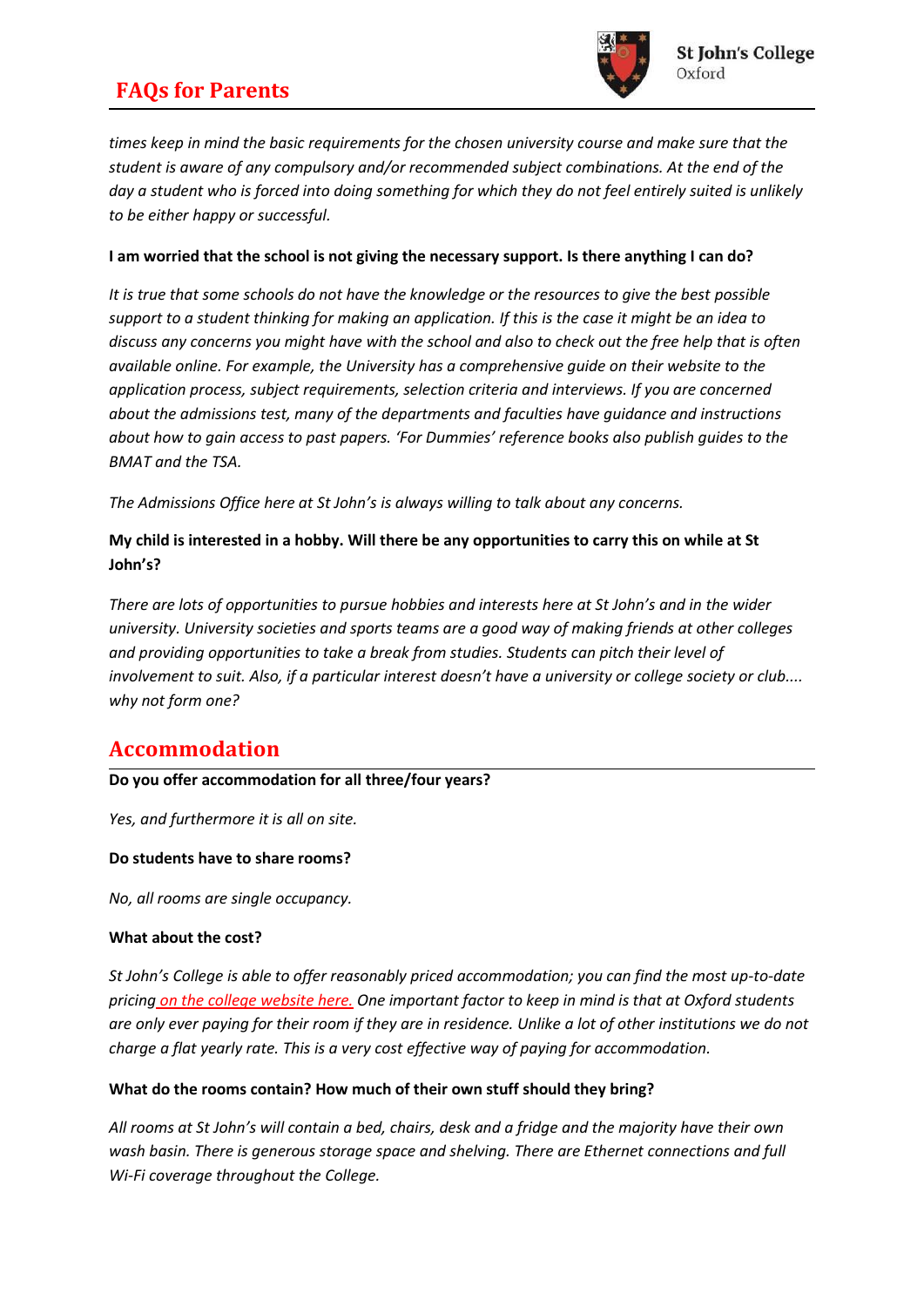

*Basics bedding is provided, but some student do prefer to bring their own.*

*Students should also bring their own kettles and cups.*

#### **How do you apply for accommodation?**

*There is no need to worry about this. For all new students accommodation is allocated by the Domestic Office. First year students are accommodated in Tommy White Quad or the Beehive building in North Quad. In subsequent years students organise their own system of room balloting.*

#### **How many, on average, will be sharing bathroom facilities?**

*About 4 or 5.*

#### **What about storage?**

*As we need to make use of unoccupied rooms during the vacations (particularly during the admissions period), students are asked to take all their belongings away with them after the end of term. There is some limited storage space available but students from overseas will have priority in this matter.*

#### **Security – is the accommodation secure? What about access arrangements?**

*Access to the College, other than through the Main Lodge, is controlled by electronic fobs that are issued to staff and students. All rooms are lockable. There is also extensive CCTV coverage of the main entry and exit points. The Main Lodge is manned 24/7.*

## **Electronics**

#### **What are the recommended insurance arrangements for things like laptops?**

We would advise that student make their own insurance arrangements for anything of value such as a lap top or a bicycle.

#### **Is there college-based IT support?**

*Yes, the College has a friendly and very experienced IT team who can help with and advise upon any IT related issues.*

## International Students

**How many non-UK students to you accept (on average) each year?**

*Approx 25*

#### **Are there quotas for international students?**

*Apart from Medicine, No***.**

**My child is taking a foreign qualification. How is this viewed and what would be the requirements for their subject?**